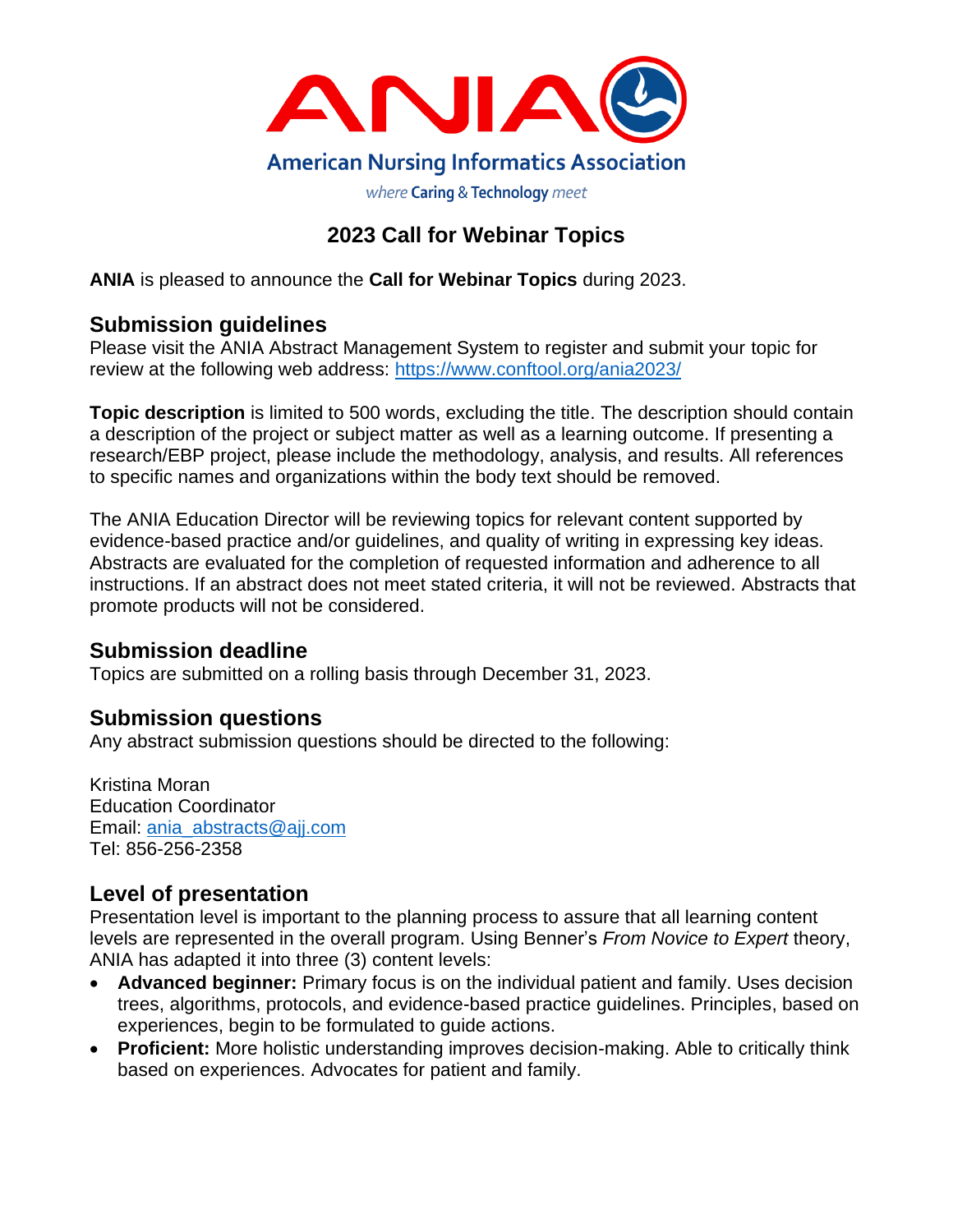

• **Expert:** Has intuitive grasp of clinical situation. Performance is fluid, flexible, and highly proficient. Incorporates evidence-based resources and nursing research into daily plan of care.

# **Webinar participants**

Novice and experienced nurses and their associates who are engaged in the practice of healthcare informatics in any practice area.

## **Authorship of abstracts**

The primary author/investigator submits the topic with full consent of all co-authors/ investigators. The primary author will be the contact person for all future correspondence. Although a nurse should be one of the authors/investigators, interprofessional topics are welcome (e.g. physician, pharmacist, social work, etc.). ANIA members and non-members are invited to submit topics. Encore topics may be submitted for consideration. Topics selected for presentation must have a presenter who is able to present for a future date determined for the webinar based on availability.

**Biographical data and disclosure form:** Biographical data and disclosure of relevant financial relationships is requested for any abstract submission. The primary author, primary presenter (if other than primary author), and any additional authors who are anticipated to be in attendance as presenters are requested to complete this form and provide with the abstract submission. **All biographical data and disclosure forms should be included with the abstract submission.** 

**Expertise:** Briefly describe your knowledge and subject matter expertise related to the content for the submitted abstract. Please focus on your professional credentials, clinical background, and teaching experience on this subject. Identify your level of expertise relative to presenting to an audience outside of your facility or institution (1<sup>st</sup> presentation, have presented 1-5 presentations, have presented more than 5 presentations).

### *ANCC Standards for Integrity and Independence in Accredited Continuing Education*

The American Nurses Credentialing Center's Commission on Accreditation (ANCC-COA) adopted the *Standards for Integrity and Independence in Accredited Continuing Education\* and* acknowledges that many healthcare professionals have financial relationships with ineligible companies. *ANCC defines ineligible organizations* as those whose primary business is producing, marketing, selling, re-selling or distributing healthcare products used by or on patients. These relationships must not be allowed to influence accredited continuing education.

[\\*Standards for Integrity and Independence in Accredited Continuing Education | ACCME\)](https://accme.org/accreditation-rules/standards-for-integrity-independence-accredited-ce)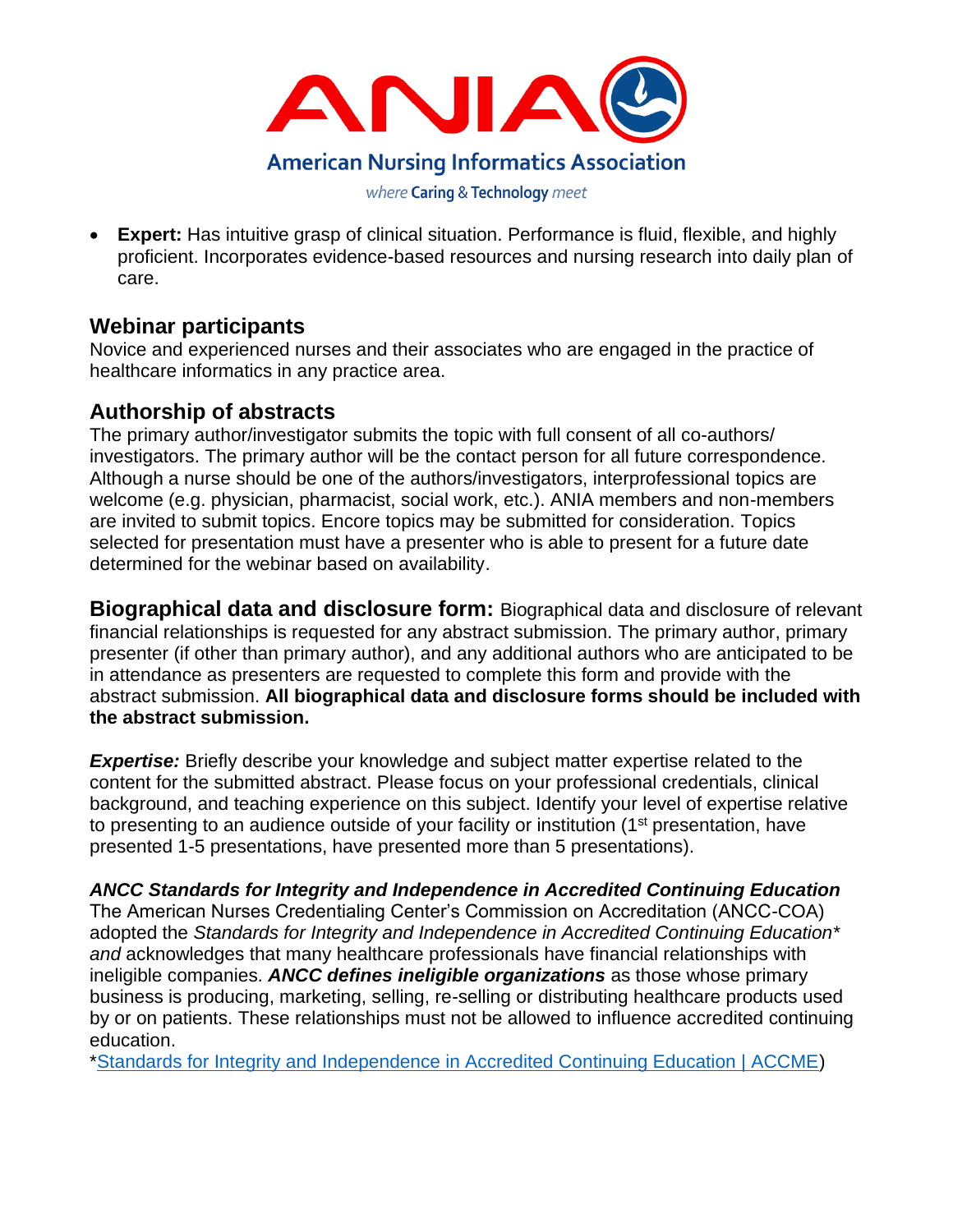

Before the planning for the education begins, the accredited provider must collect information from all individuals associated with the planning and implementation of an educational activity, including, but not limited to, the planning committee, faculty, presenters, authors, content experts and content reviewers, to provide information about **all** their financial relationships with ineligible companies within the prior **24** months. This disclosure must include: the name of the ineligible company, the nature of the financial relationship. *Examples of financial relationships* include employees, researcher, consultant, advisor, speaker, independent contractor, royalties or patent beneficiary, executive role, and ownership interest. Individual stocks and stock options should be disclosed; diversified mutual funds do not need to be disclosed. Owners or employees of ineligible companies must be excluded from controlling content or participating as planners or faculty in accredited education, *unless*:

- The content is not related to the business line or product.
- The content is limited to basic science research, and they do not make care recommendations.
- They are participating as technicians to teach safe and proper use of medical devices and do not recommend whether or when a device is used.

### **Topic submission and acceptance**

**Submission:** Topics may be submitted throughout the 2022 calendar year.

#### *Abstract submission fields*

- **Submitting author name:** Submitting author must be the primary presenter or a contributing author.
- **Information on authors**

*Authors:* Please list one author per line. If the contribution has several authors from different organizations, please put an index number of the authors' organizations in the right column. The index numbers have to match the line numbers of the organizations below. Several organizations per author may be separated by commas. *Organizations:* Please list every organization only once. The line number of the organization has to match the index number listed above (behind the authors).

#### • **Contribution details**

- o *Title of contribution:* Use key words which describe the specific topic and content of the abstract.
- o *Abstract (limited to 500 words):* Summarize content into a brief, well-organized and engaging paragraph. Abstract text should contain evidence-based guidelines, best available evidence, and/or nursing research to add meaningful and supportive data. The Program Planning Committee needs to clearly understand and visualize a 360-degree view of the proposed session. Strive to use the majority of the allotted character limitations. Please note that any learning outcomes, objectives,